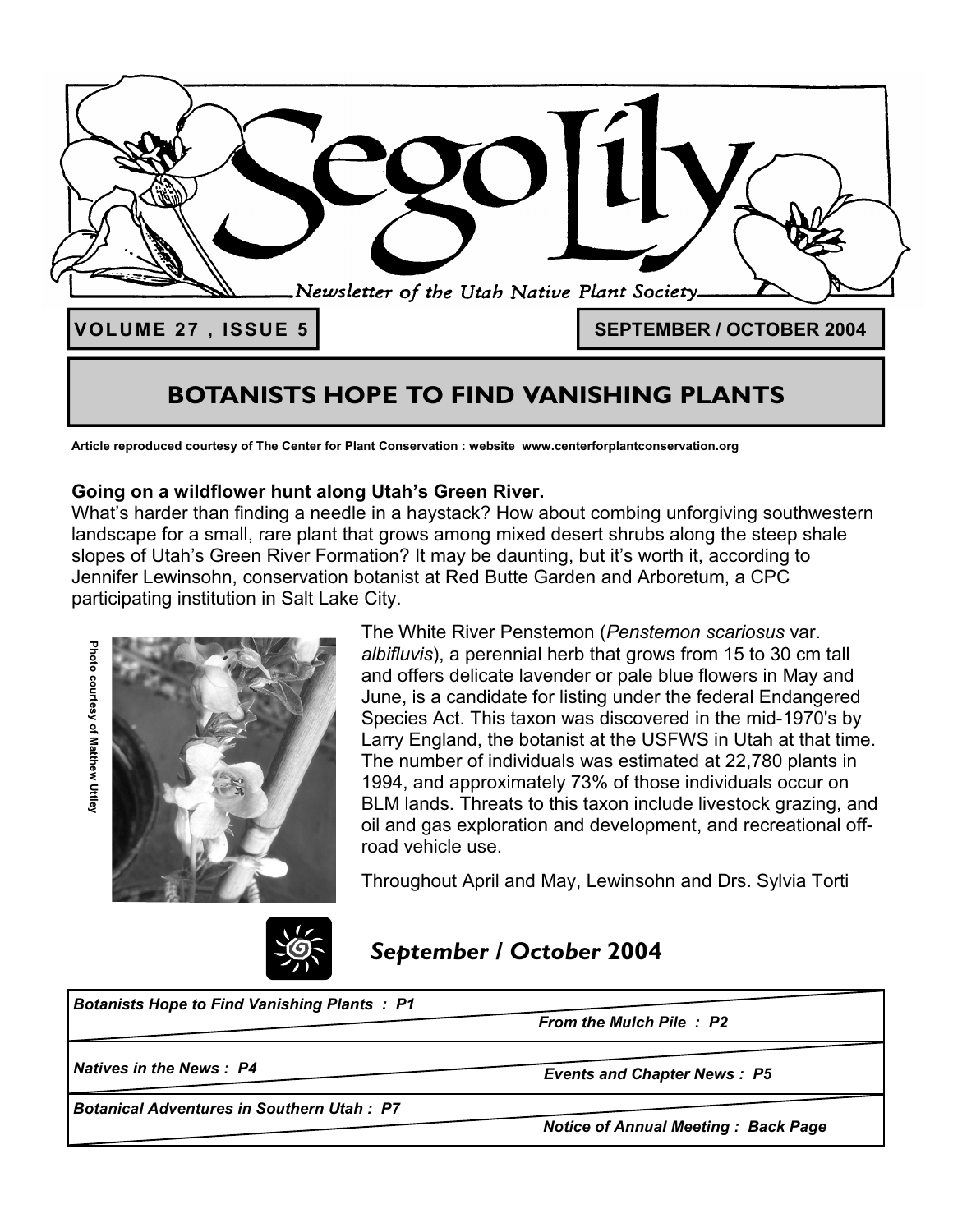and Vincent Tepedino, will be working with Bureau of Land Management. They will select two populations for long-term monitoring of this and another candidate Penstemon species, Graham's Penstemon (*Penstemon grahamii*). Once the long-term monitoring plots are established, ecological and life history data will be collected on both taxa.

In addition, the breeding system, pollinators and pollinator requirements of each taxa will be studied over the next two years. "Studying the breeding system of rare plants enables us to determine if pollinators are necessary accomplices for the plant's sexual reproduction," explains Tepedino. "Once that has been shown, we need to identify the important pollinators and learn something of their natural history so that any management decisions can also plan for their needs."

If all goes well in this 6th year of drought for the state of Utah, researchers will be able to collect seed in late July. This will add to an ex situ seed collection that will allow further research and could be used to help restore this plant to its habitat in the wild.

# **FROM THE MULCH PILE**

By Tony Frates

Almost two decades have passed since the last "mulch pile." It appears that another one is overdue. Space in this issue prevents inclusion of everything that should be mentioned. The order, as normal, is random except for the first topic. Here goes.

**In memoriam - Kaye H. Thorne (1939-2004):** 

A number of us only became aware in late July that we lost Kaye Thorne on April 30, 2004. Kaye had suffered a long and tragic illness. While she will no doubt be best remembered as a superb botanical illustrator, her contributions to botanical science far exceed that and she deserves much more than just a brief mention here. We are working on a tribute, but time has run out to include it in this issue. If you knew Kaye and would like to share a story, anecdote or memory, please e-mail us at unps@unps.org or call me at 801-277-9240.

**UNPS members receive awards:** Member **Leslie Wright** was one of two students to recently receive a BEST (Biology Environmental Science Trust) undergraduate research scholarship at the University of Utah. News of the scholarship was reported in *Notebook*, a University of Utah College of Science publication. Her research is focusing on the role of insect herbivores in shaping plant defense strategies in a tropical plant genus.

In the same publication, mention was made of **Abby Moore's** Barry M. Goldwater Excellence in Education scholarship aimed at students with top research experience. Abby will be attending UC-Berkley this fall for graduate school and we will miss her membership committee work, her service for many years on the UNPS board as well as her leadership in our Mountain (Park City) chapter.

And on a belated note, congratulations are also due **Sherel Goodrich** for the Society for Range Management Excellence award he received near the end of 2003 in recognition of some three decades of vegetative monitoring on the Ashley National Forest where Sherel works as an ecologist.

#### **TNC's new West Desert director:**

**Elaine York** is now the West Desert Regional Director in addition to continuing with all of her Conservation Programs Manager and other work at the Utah Field Office of The Nature Conservancy. Lucky for us, Elaine has a botanical background and has been tirelessly working on many projects relating to Utah endangered plant species, especially our imperiled friends in Washington County. She is also a member of UNPS. Congratulations, Elaine.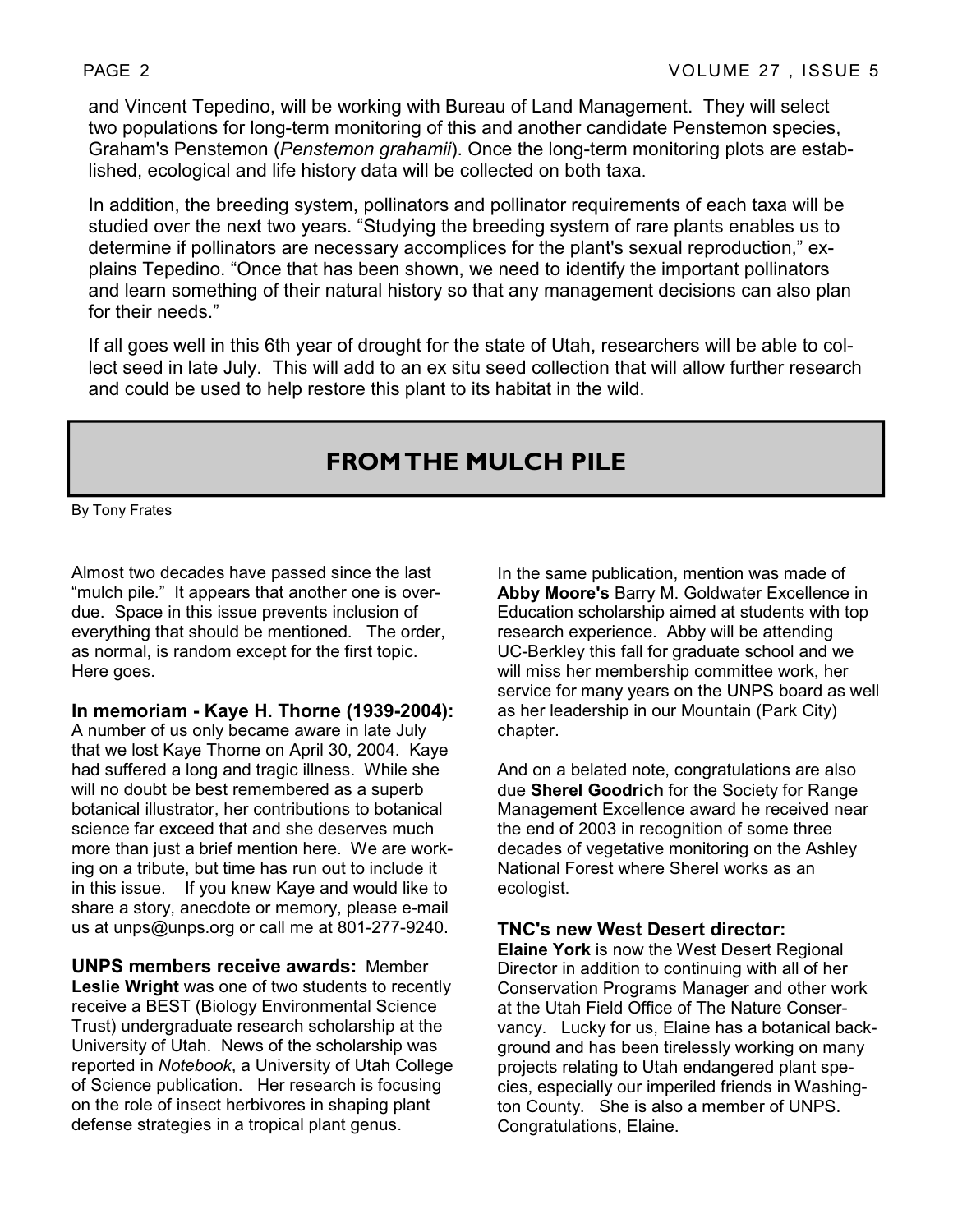**Welcome Heather Barnes**: There is a new Fish & Wildlife Service (FWS) in town, Heather Barnes. Heather previously worked for the USDA Forest Service in Wisconsin and California in connection with rare and endangered plant species. Despite lacking an immediate knowledge of the flora of our area, everyone seems to be impressed with her enthusiasm and dedication.

Spearheading efforts to develop a multi-species recovery plan for *Arctomecon humilis*, *Astragalus holmgreniorum* and *Astragalus ampullarioidies* is but one of the things that Heather is working on.

**On the war front**: Heather reports that FWS endangered species botanist **Larry England**, currently serving in Iraq is apparently okay and is expected to return in March of next year (Heather's position will continue). Our hearts go out to Larry's family and we wish him a speedy and safe return.

#### **Washington County watchdog:**

**Margaret Malm**, our Southern chapter president, continues to keep us advised of happenings in Washington County and we're glad to hear that she has safely returned from another trip "down under."

**BLM sensitive species list:** This list was last updated in August of 2002 (the list is on the UNPS web site, www.unps.org, under Rare Plants) and is coming up for review. If you have suggestions of any kind, contact **Ron Bolander** at the BLM State Office or e-mail us at unps@unps.org and we will be happy to pass the information along.

**Botany 2004**: Many UNPS board and other members participated in the recent Botany 2004 conference held at Snowbird. Numerous topics from researchers and experts representing Utah educational institutions were presented (most notably and in no particular order: BYU, U of U and USU). During a lunch break, **Mary Barkworth**, director of the Intermountain Herbarium (USU), held an informal meeting that was wellattended by representatives of various herbaria from throughout Utah to discuss a cooperative project revolving around a web site devoted to Utah native plants and fungi that would provide voucher documented image maps, descriptions, photographs and other information; in short an authoritative reference available on the web for the use of secondary teachers, professionals and the general public alike. Nothing like it as currently envisioned exists (whether for Utah or elsewhere). Discussions are continuing (via a list serve to soon be established) and participation in the potential project is open to anyone who may be interested.

**Endangered species news:** The 60-day comment period in connection with the notice of intent relating to the failure by the Dept. of Interior/FWS to designate critical habitat for *Astragalus holmgreniorum* and *A. ampullarioidies* filed by The Center for Biological Diversity, UNPS and SUWA expired on July 27. It is expected that a lawsuit will soon be filed. A prior unrelated lawsuit based on a petition to list *Penstemon grahamii* was filed in November of 2003 and is still pending. *P. grahamii* has been a candidate species since 1983, has no protected populations and remains very much under siege by oil and gas leasing activity. **Erin Robertson** of Center for Native Ecosystems (in Colorado) did an incredible job on the original listing petition and the complaint that followed (*P. grahamii* occurs in both Utah and Colorado, most significantly in Utah) which was filed in October of 2002. Center for Native Ecosystems, UNPS and SUWA are co-plaintiffs. **Vince Tepedino** of the USU Bee Lab and **Jennifer Lewinsohn** of Red Butte Garden have been doing pollinatorseed studies in connection with Graham's penstemon funded by the BLM (see our front page story). And in a yet a completely different matter, a 60-day notice of intent in connection with *Gilia tenuis* (identified on the Utah Rare Plant Guide site as *Aliciella tenuis*) was filed in July 2004 by SUWA, Center for Native Ecosystems and UNPS as follow-up to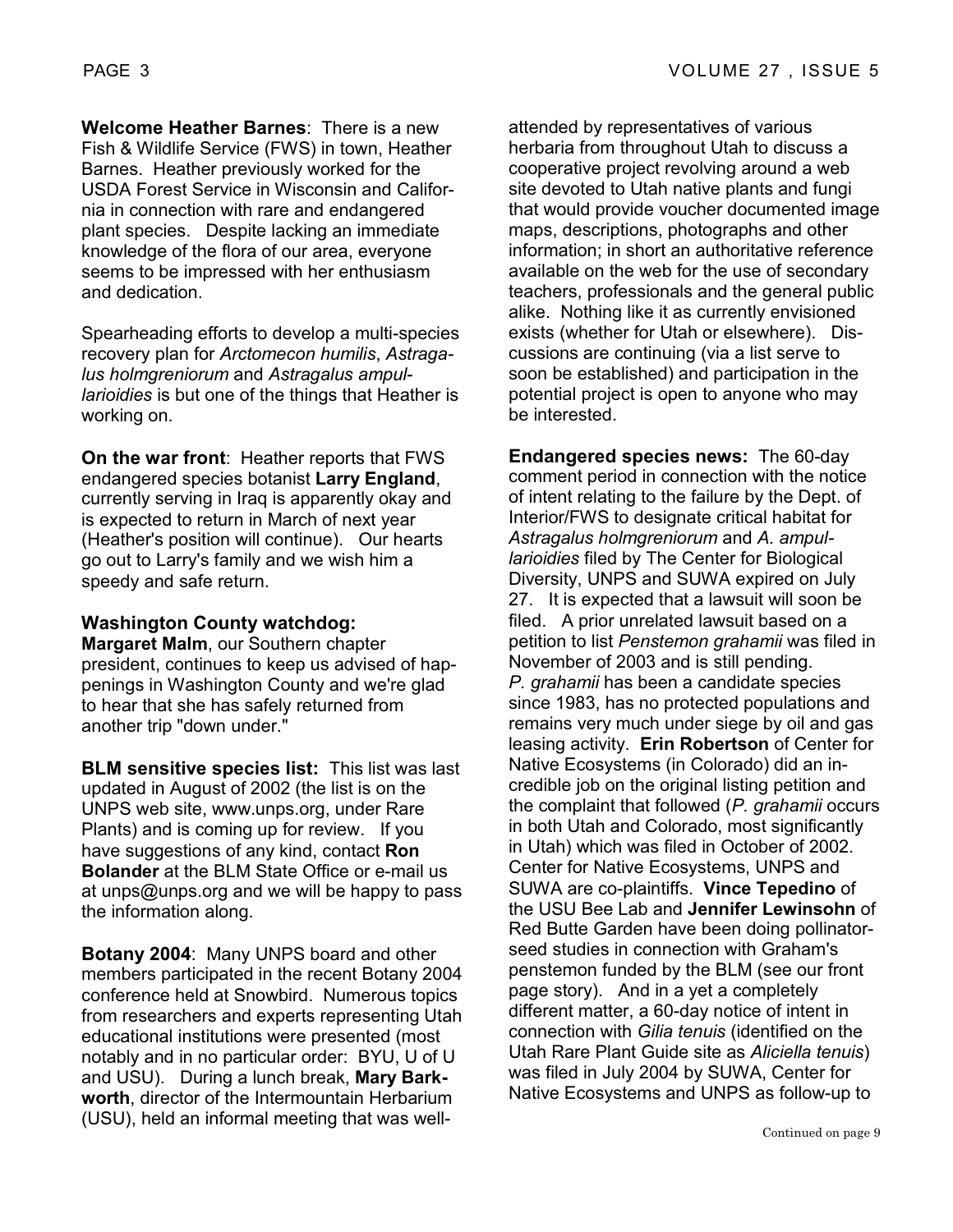# **Natives in the News**

This is a new section - featuring some stories you may have missed. All are re-produced with permission from the authors and I would like to thank Kelly McNulty who did some great research!

## **Seed facility changing landscape**

#### **By Ray Grass— Deseret News**

EPHRAIM — There is, near the outskirts of town, a large building that may well change the face of Utah . . , portions of it, anyway. It's called the Great Basin Research Center. Most people, however, simply refer to it as a "new seed warehouse."

"Which doesn't offend me at all," said Scott Walker, the center's new project leader for the Utah Division of Wildlife Resources. It is, of course, a seed warehouse. "But that's only a portion of what we do" he con-tinued. "This new facility will allow us to do increased research on germination, plant breeding and other aspects of range restoration that we've never been able to do in the past . . . Which, faced with range conditions today, is vital to our future."

Utah is currently in the midst of a sagebrush crisis. More than 600,000 acres of sagebrush, most of it being critical winter range for deer, is dead or dying. It will take years to restore the range. It could take far less time because of research, new seeding equipment and storage capabilities at the center.

The new 17,100-squre-foot center was officially dedicated on June 23. The significance, pointed out Miles Moretti, assistant director of the DWR, is that Utah will now be able to expand its land restoration work tenfold.

"This new facility will put us on the map here in the West as far as range restorations. There's nothing else like it. The research we're doing and our seed mixing capabilities are second-to-none. "We were able to do range restoration work before, but only 100- to 200-acre parcels at a time. Our goal is to do 50,000 acres of range rehabilitation a year. In the past we've been able to do less than 10,000." The significance of the expanded programs is not fully understood by most people, explained Bill Christensen, director of the Utah chapter of the Rocky Mountain Elk Foundation, a major contributor to the new center. "With the fires we've had, and those we'll continue to have, being able to restore the range quickly is vital to our wildlife, not only for big game animals like deer, elk and moose, but for other animals as well," he noted.

Range restoration is also a benefit to water shed, water quality and water flow. New seed mixing equipment at the center will allow land managers to produce custom mixes for Utah's diverse habitat and climate, which, again, will result in better growth.

There will be storage area now for 600,000 pounds of seed in the new center. There was room for only 200,000 pounds in the old facility. The expanded storage area will allow the DWR and U.S. Forest Service to buy seed when prices are low and store it until needed. It will also allow them to buy seed in anticipation of upcoming projects.

 Walker also pointed out that some seeds do not store well. "They lose their viability. For example, we should plant sagebrush at the end of October when soil conditions are best, but sagebrush doesn't come into seed until November and December," Walker also noted that there will be an increased attention to native plants at the center. Revegetating areas with native plants, even thought they might be the best solution, can sometimes be a problem because of a limited seed supply.

Often, private collectors are the only ones out gathering the seeds of some native plants, and there are generally not enough seeds available for a large-scale restoration project. "We will be doing some research here to bring native species into cultivation to where we can produce large amounts of seeds," Walker explained.

This research will carry over to see if the planting of native species can hold out invasive weeds, such as cheat grass. The use of chemical treatment of invasive weeds will also be part of the research. The new building was made possible under cooperative funding by the DWR, U.S. Forest Service and the Rocky Mountain Elk Foundation.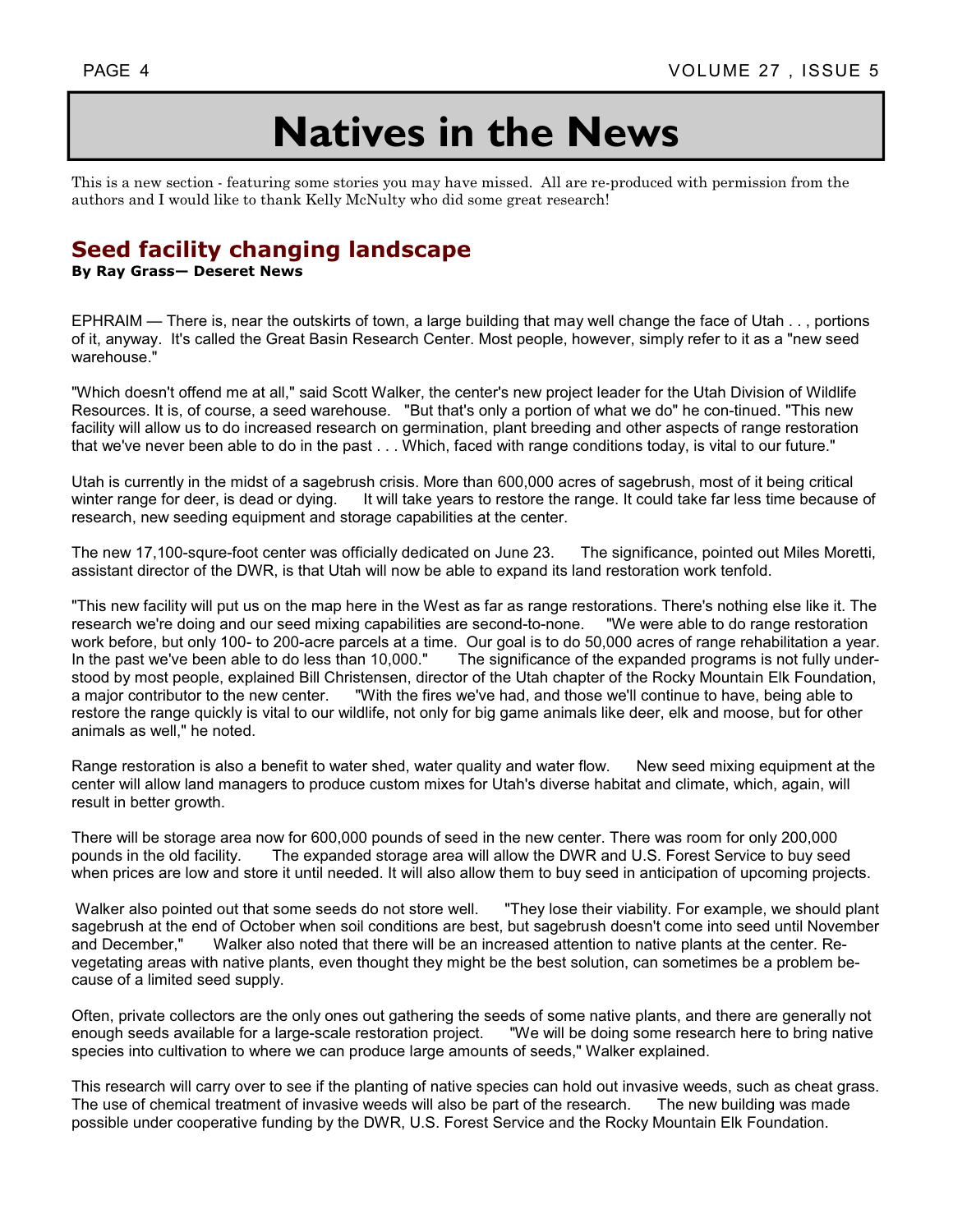

# **Events and Chapter News**

#### **"Escalante Native Plant Chapter News"**

#### **By Winnie Washburn**

As a new chapter in Southern Utah, our Native Plant Group came into being to fill a specific need. Founder of the Main Street Project, Karen Munson, needed a committed group of Native Plant Gardeners to maintain the very successful and beautifully landscaped Main Street planted in the easements and planter boxes the full length of town. Escalante is probably the only town in the United States whose Main Street is completely Xeriscaped with our own state's native plants.

The Escalante Native Plant Chapter took on the mission of maintaining Main Street. We began with 20 members in January on 2004. To date we have 44 members and a long prospect list. Main Street has never looked more beautiful with flowering trees and other native trees lining it from East to West, nearly two miles long. The many varieties of Penstemon are 5ft tall, mixed in with graceful grasses and 25 other species of native plants. Alysia Angus of Kanab and Tim Clarke of Boulder, both landscape architects, designed the intricate combinations of plants, matching colors, and shapes, and placement near shops and water usage…altogether a lovely sight this year.

We have just finished gathering our first batch of seeds, marking them and now they are on the drying shelves away from insects and dust. We plan another collection of seeds in a few weeks when the late bloomers are finished. We also hope to propagate some, give some seed to members, and possibly grow some for plants to sell next Spring.

Our programs early this year were on propagation, and seed gathering by American Indians, creating home gardens with native plants, and most recently in May, we were treated to an evening wildflower walk along the upper rim of the Escalante River Canyon, where we found an abundance of rare desert species of native plants. Drew and Julie Crosby, (pictured) professional trail guides and members of our Chapter, led us on a delightful hike, helping us to identify and locate over 2 dozen species of Utah natives.

In June, our last meeting before Summer, was a barbeque, with fellowship and sharing of Summer planting plans and information on how to keep Main Street beautiful. We were honored to have as our guest, Susan Garvin, President of UNPS, and her lovely daughter Jessica. Susan shared her Chapter's success on raising native plants, then having a plant sale; her group raised over \$1,000 from home grown plants. Susan left some plants and growing supplies with us; we hope to do something similar next Spring. Highlighting our meeting was the awards of recognition to two of our guardian angels that have overseen the drip system on **Cosby)** 



**Cosby, Winnie Washburn, Julie** 

Main Street, trouble shooting, and giving many hours to keep things in order. We are grateful to Clover Marks and Gayla Anderson (pictured below) for their commitment as "Irrigation Angels" for Main Street and for our Chapter.



Summer has seen teams of volunteers doing weeding, checking drip systems and more weeding! A monthly newsletter keeps us all connected. Our next meeting will be the second Thursday in September on the  $9<sup>th</sup>$  at the Garden Gate Sanctuary. We plan to invite Dr Susan Meyer to visit us and do a program. Our group is blessed with many experts in gardening subjects.

Upcoming programs include,

Trees - methods of planting and their ability to draw moisture to an area, to modify heat and cold, as well as provide shade and beauty.

A study on "International Seed Savers" and related projects;

Organic gardening, using native vegetable seeds;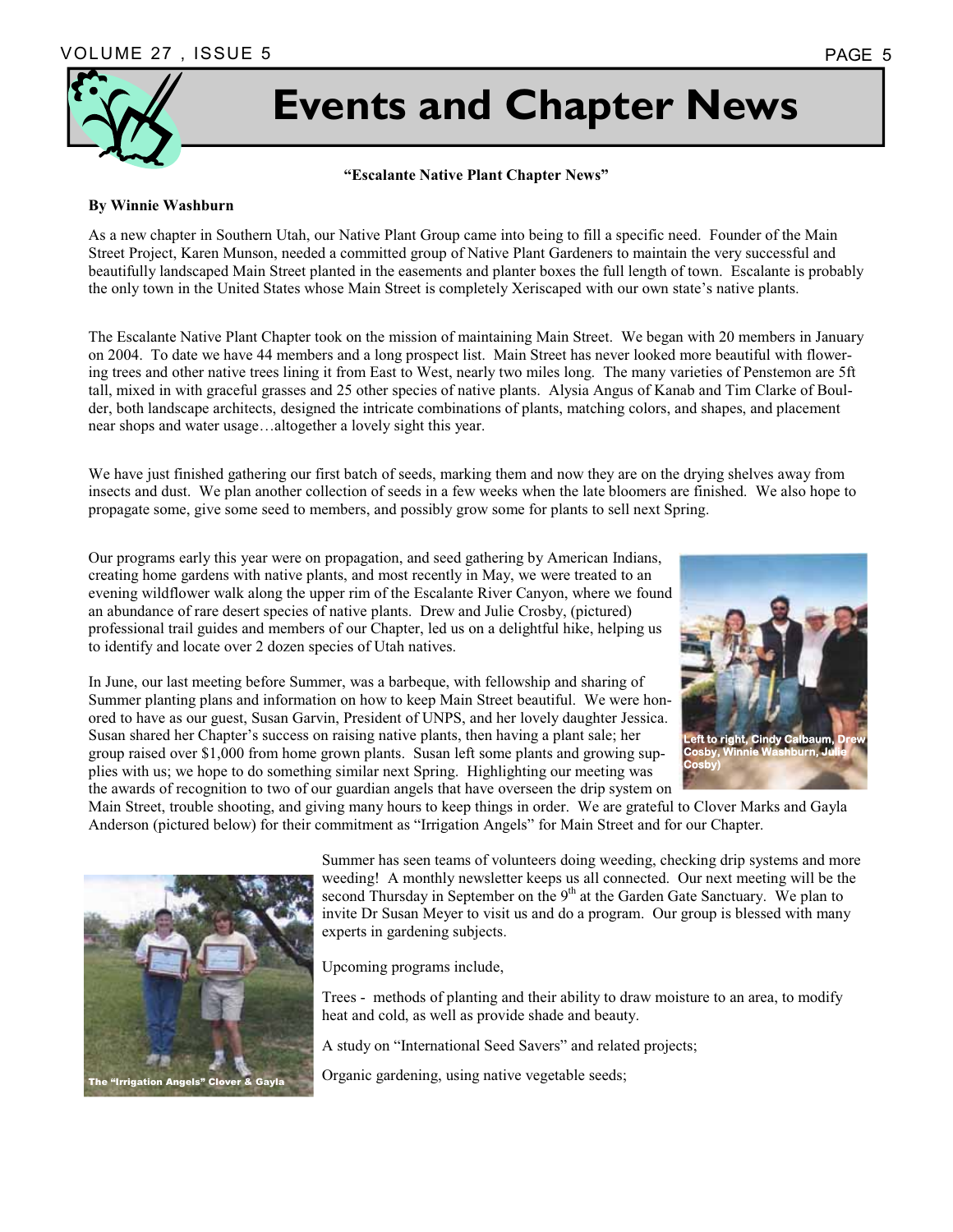Raised bed gardening;

Protecting plants from heat and cold, insects, birds and rodents;

Our resident professor, Dr. Dennis Bramble will do a program on growing and uses for grasses in the home garden.

The list goes on and on; we are grateful for the willingness of our members to share their knowledge and expertise.

#### **Price Chapter News**

Field Trip to Mont. E. Lewis Botanical Area

On July 10 about 15 members of UNPS participated in a field trip organized by Mike Hubbard, president of the Price Chapter. We traveled from the Tucker rest stop on Highway 6/50 on Skyline Drive in the Manti LaSals and enjoyed several botanical stops along the way. The trip was led by Mike and by Bob Thompson, Forest Botanist. Our final stop was at the Mont. E. Lewis Botanical Area, which is in Scad Valley at the base of Seeley Mountain.

Lots of unusual species were in flower; it was an ideal time to visit. There are 170 species on the current plant list, some of which are quite rare, and we found at least one species to add to the list. Mike, a GPS specialist, also gave us a talk and showed us maps from a mapping project the Forest Service has been working on. If you would like to visit the Botanical Area, you can contact Mike Hubbard mhubbard@fs.fed.us or the Price office of the US Forest Service to obtain a plant list and description and history of the Botanical Area.

Thank you, Mike and Bob, for the nice trip, the botanical expertise, and the introduction to your inventory maps and discussion.

#### **Utah Valley Chapter News**

Exciting things have been happening around Provo's Rock Canyon Park. Questar proved to be very interested in working with Celeste and the Utah Valley Chapter, as well as with Provo Parks Department, in laying out the route for their gas pipeline replacement. They were able to work out a route that avoided the Heritage Garden, and goes through only a small portion of the native arboretum. Many thanks to the people of Questar and their willingness to work with the community! While we thought the Heritage Garden was doomed, it was hard to work up enthusiasm for weeding. After the pipeline was rerouted, Celeste, Susan and a few others assembled to face a huge backlog of weeds, but good luck appeared in the form of thirty volunteers whose scheduled project had been cancelled. The garden was weeded in one fell swoop. And we see in the newspaper that some local politicians are getting together donations of their own money to buy a part interest in the private land cliffs that were being quarried out of existence. They have worked out a deal where the land goes into a conservation easement to preserve the landmark cliffs. Thanks to the Rock Canyon Alliance for continued efforts in getting out the word about the quarrying.

The chapter is planning a field trip to see moonworts and summer flowers in the eastern portion of the Uinta National Forest. The date is Saturday, August 14. We plan to meet at the Federal Building in Provo at 9 a.m., and pick up any other participants at the USFS Heber Ranger Station near Heber about 9:45 to 10 a.m. Then we will head northeast to the Wolf Creek Summit area and points south. Contact Denise (dvk@xmission.com) for details. All interested folks are welcome.

Susan Garvin, Paula Longhurst, and Denise Van Keuren together with volunteer Jan Reed have been helping Heather Barnes of the U. S. Fish and Wildlife Service and Jena Lewinsohn of Red Butte Garden in collecting seeds of the endangered clay phacelia from the Nature Conservancy property, for the upcoming project to establish new populations on suitable sites on the nearby Uinta National Forest. This was a pretty good year for the phacelia, lots of plants up, but revisiting the site makes it clear some of the adult plants disappear from one visit to the next, while new little rosettes show up unexpectedly.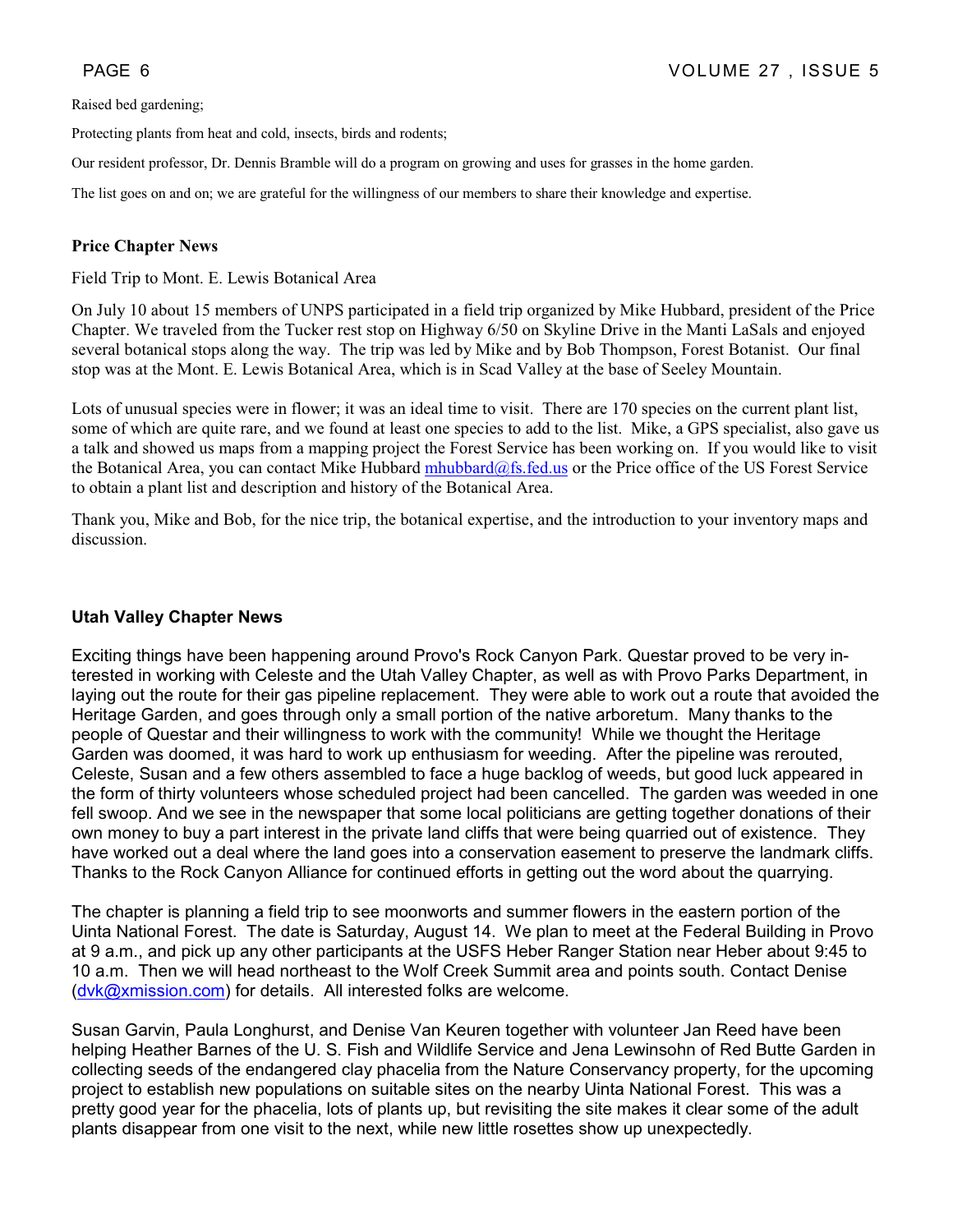#### **Salt Lake City Chapter News**

**Informal Wildflower Walks** Bill Gray, president of the Salt Lake City Chapter, invites you to come along on informal flower walks. Most of them will take place midweek on fairly short notice - basically they are just rambles to see what is up and blooming, nothing prepared ahead of time.

If you would like to be notified of these, it is essential that you let Bill (cyberflora@xmission.com) have an e-mail address where you can be reached. That is the only notice you will get. Your e-mail address will only be used for this purpose, and will not be made available elsewhere without your permission.

#### **Cache Valley Chapter - Events**

**Grass field trip**: September 11th, leader Mary Barkworth. Meet at the Intermountain Herbarium at 8.30am. Participants will head by van up Logan Canyon and, depending on how time goes, come back via southern Idaho (if the group are still in Logan canyon at 5 pm, they will head straight back.

Mary's goal is to hit weedy and introduced species, some riparian species, a few subalpine species and then a few things that she knows of best in southern Idaho. Cost \$20.00 Lunch provided. Bring sturdy boots, sun protection and plenty of water.

**Fall Mushroom ID workshop**. Led by Michael Piep. It will be held this year on Friday Sept. 24 & Saturday Sept. 25 (again a Friday evening lab session and introduction and a Saturday field session). Cost is \$25 for non UNPS, BMS (Bridgerland Mushroom Society), or MSU (Mushroom Society of Utah) members and \$20 for members of any of those groups. More details are available on the Herbarium website under fungal workshops.

# **Botanical Adventures in Southern Utah:Lick Wash, Grand Staircase-Escalante National Monument**

By Walter Fertig

Southern Utah is blessed with an abundance of spectacular multicolored slickrock canyons and an equally impressive array of rare, unusual, and handsome native wildflowers, shrubs, and trees.

The most famous of these canyons tend to be in national parks or popular recreation areas that attract throngs of sightseers, shadeseekers, and wild plant enthusiasts each summer. Fortunately, many beautiful (but relatively unknown) canyons exist off the beaten track for plant lovers seeking solitude along with floristic diversity. Lick Wash in Grand Staircase-Escalante National Monument is one such place.

Lick Wash begins as an unremarkable gully on gray mudstone slopes below Bryce Canyon's Pink Cliffs. From here it meanders to



the southeast for a few miles before merging with Podunk Creek in the aptly named Dry Valley, on the north side of the Skutumpah Road between Kanab and Cannonville. The wash is parched most of the year, but can churn with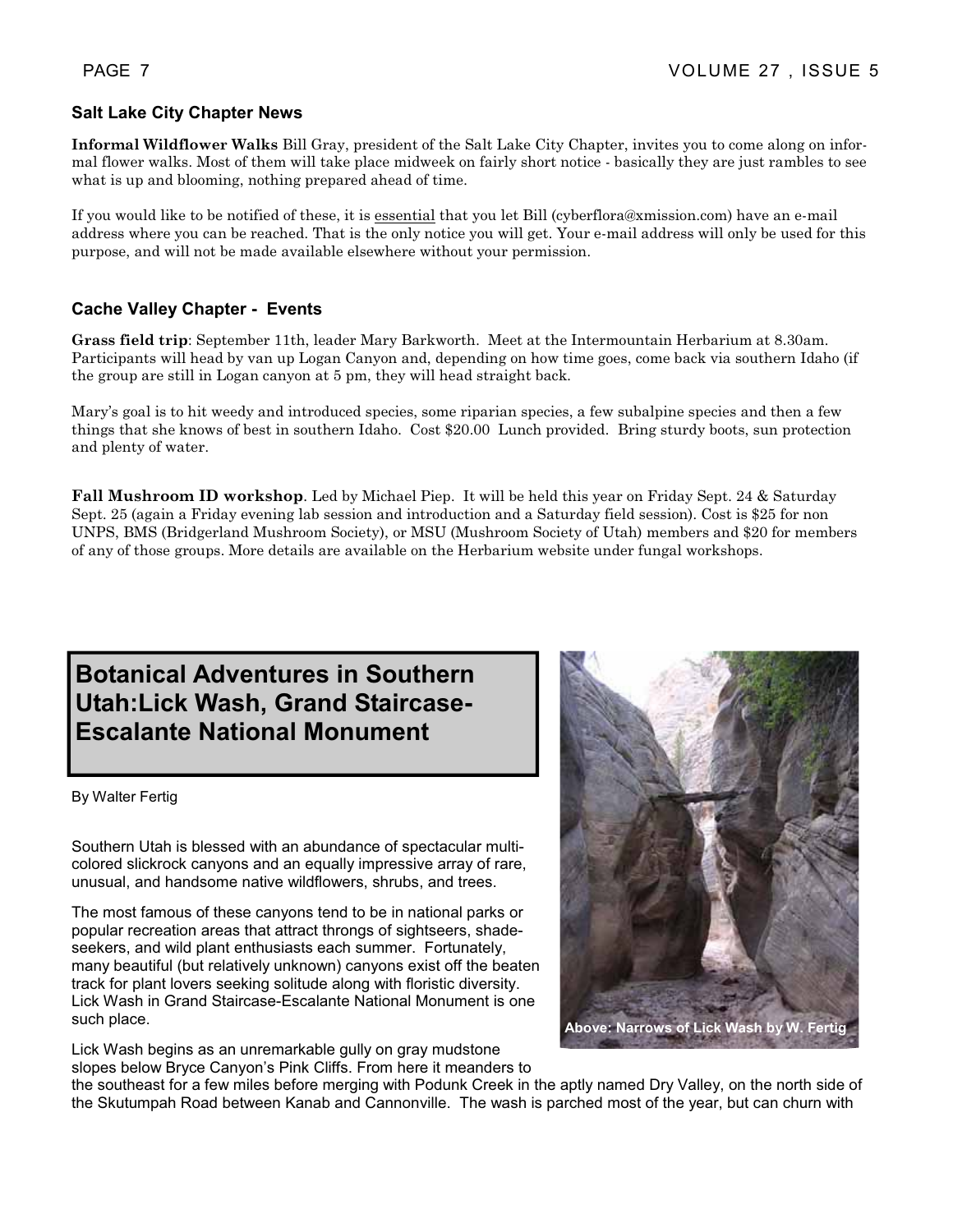muddy water following summer monsoon rains. Less than one-half mile after crossing the Skutumpah Road, the wash slices through a thin band of orangish-red Carmel limestone before cutting into the soft Navajo Sandstone of the White Cliffs. Gradually, Lick Wash transforms from a dusty sagebrush and rabbitbrush gulch into a shady, pinescented sandstone slot.

Before plunging into the canyon, however, it is well worth exploring the rocky Carmel terraces at the canyon's mouth. Visitors in late spring and early summer will find the Paria breadroot (*Pediomelum pariense*), a low-growing perennial herb with clover-like leaves and prominent white leaf venation. The purplish or creamy unobtrusive pea-like flowers of this plant are borne at the base of the leaves. Paria breadroot is restricted to rocky outcrops of the Claron and Carmel limestones from the vicinity of Mount Carmel Junction, Bryce Canyon, and the Skutumpah Terrace in Kane and Garfield counties and was once considered for listing under the Endangered Species Act. A much more showy plant is the bright yellow

Lavandula evening-primrose. Although closely related to the true evening-primroses (genus *Oenothera*), this species is actually a *Calylophus*, as evidenced by its undivided, disc-shaped stigma. Thompson's penstemon (*Penstemon thompsoniae* for those who prefer Latin), a small matted forb with over sized violet flowers, also occurs here. The leaves of this plant are covered by unusual, scale-like, grayish hairs that distinguish it from all other matted beardtongues in the area. In late summer, look for the white, pincushion-like inflorescences of Panguitch buckwheat (*Eriogonum panguicense*), another southern Utah endemic.

Once one's curiosity with the Carmel flora is satisfied (or been overwhelmed by heat), the cool, shady mouth of Lick Wash beckons. Steep walls of Navajo Sandstone block the mid-day sun, aided by tall Ponderosa pines and Douglasfirs growing at the base of the cliffs or often perched precariously on ledges and cracks in the sandstone walls themselves. Smaller shrubs complement the deep greens of the conifers with splashes of color: bushy white panicles of Ocean-spray (*Holodiscus dumosus*), fuzzy reddish fruits of Squaw-bush (*Rhus aromatica*), and occasionally the white flowers or powdery blue berries of Blue elderberry (*Sambucus cerulea*).

Several wildflowers make the slickrock walls and sandstone ledges their home. One of the most common is the Red alum-root or Jack o' the rocks (*Heuchera rubescens*) which can be recognized by its maple-like leaves and drooping panicle of glandular pinkish-white flowers. Red alumroot is closely related to Coral-bells (*H. sanguinea*), a common garden plant, as well as several species used medicinally by Native Americans and early 20<sup>th</sup> Century doctors as an astringent to promote healing of wounds and rashes. Commonly associated with alumroot is Tufted rockmat (*Petrophyton caespitosum*), a member of the rose family that either forms tight mats appressed to the rock surface or hangs from a stout taproot. The vine-like Rocky Mountain clematis occurs more sporadically in the crevices. In early spring it can be recognized by its large, solitary, purple, bell-

shaped flowers. In summer its clusters of white achenes topped by feathery stigmas readily catch the eye.

Perhaps the most distinctive plant of the canyon walls is Lori's columbine (*Aquilegia loriae*). This red and yellow-flowered herb was only described as new to science in 2001 by Drs Stan Welsh and Duane Atwood of Brigham Young University (intrepid surveyors of Lick Wash and the Grand Staircase's flora) and was named in honor of BLM botanist Lori Armstrong. The columbine is nearly endemic to Grand Staircase-Escalante National Monument, where it is known from only a handful of slickrock canyon and hanging garden sites. It is fairly common within Lick Wash itself, where it occurs in shady sandstone crevices and alcoves, rounded cliff faces in full sun, or rarely on sandy fans on the wash bottom itself.

Sandy spits occur sporadically in the canyon in areas where deep scouring by high flood waters is infrequent. These sites often support stands of Gambel's oak, manzanita, tarragon, Kanab yucca, and a rich assortment of blue and red penstemons (including *P. comarrhenus, P. laevis, P. barbatus, P. caespitosus,* and *P. x jonesii*). Deep sand terraces in shady sites support woodlands of Big-tooth maple, Utah serviceberry, and the low-growing evergreen shrub Mountain-lover<br>
and the low-growing evergreen shrub Mountain-lover<br>
Above: Lori's columbine by Elaine Kneller

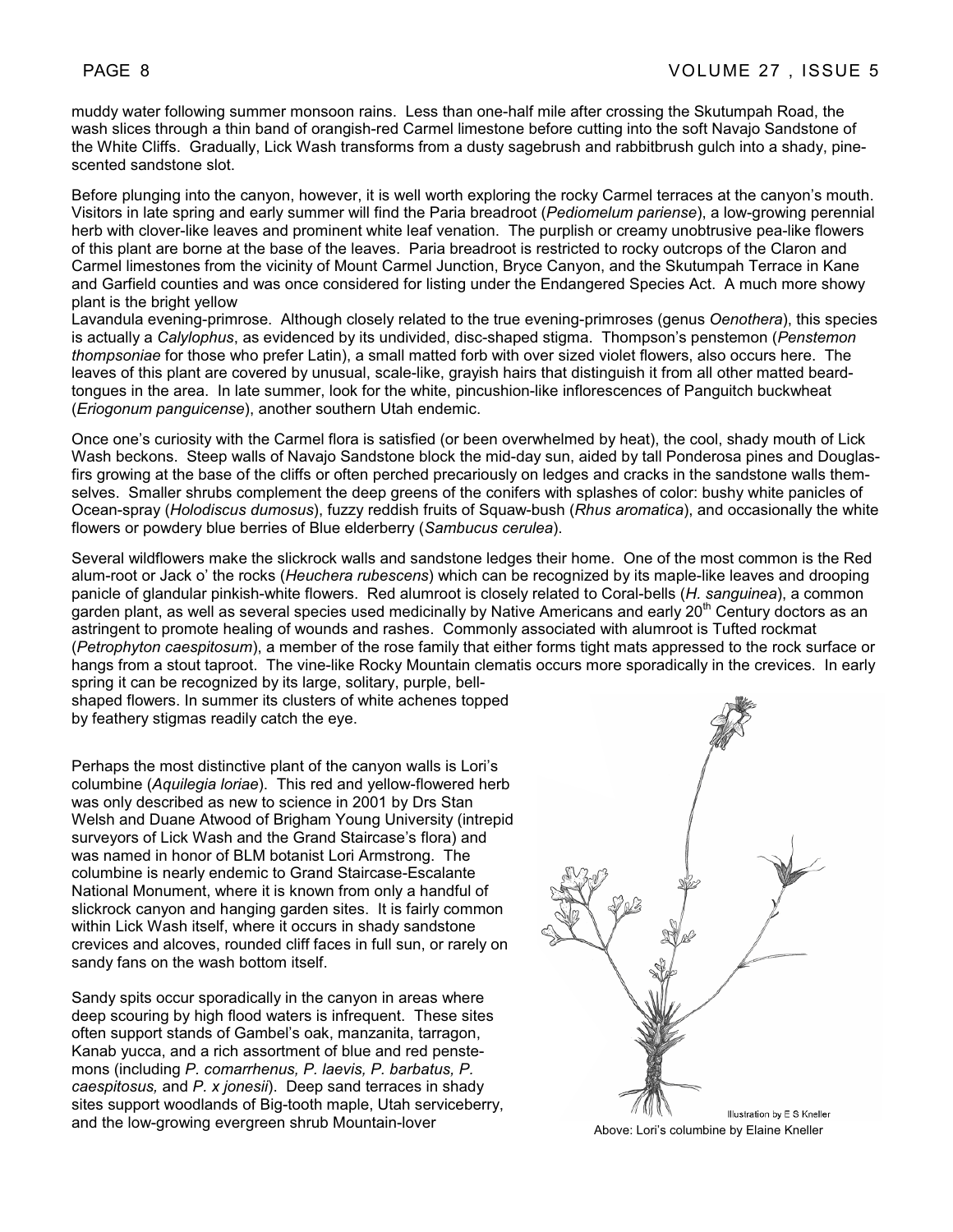(*Pachystima myrsinites*). In spring, Mountain-lover produces beautiful, deep maroon flowers in the axils of its glossy, toothy leaves. It is a shame these flowers are less than ¼ inch across and are best enjoyed under a 10x hand lens!

After about two miles Lick Wash begins to slowly open up and is gradually transformed once again from a slickrock canyon to a deep sandy gulch. Utah juniper and pinyon reappear, as do sagebrush and rabbitbrush. Several narrow side canyons and high alcoves embedded in the sandstone cliffs, however, continue to support unusual species more typical of higher elevations of the Markagunt and Paunsaugunt plateaus. Among the rare or regionally endemic species in these slickrock or deep sand sites are Sevier ivesia (*Ivesia sabulosa*), Zion daisy (*Erigeron sionis*), Canaan daisy (*Erigeron canaanii*), Sandloving penstemon (*Penstemon ammophilus*), Zion draba (*Draba asprella* var. *zionensis*), and MacDougal's aletes (*Aletes macdougalii*). Several more probably still await discovery.

In another mile and a half Lick Wash joins up with Park Wash and continues southward as a broad sandy arroyo cut into a valley of Basin big sagebrush. The canyon forks at the base of an impressive mesa of smoothly-sliced shear cliffs: No Man's Mesa. As its name implies, No Man's Mesa is uninhabited and rarely visited, largely due to poor accessibility. The summit of the mesa is regarded as a relict area of undisturbed sagebrush and juniper woodlands, scarcely influenced by the trappings of humanity.

For now, No Mans needs to wait. The trek back through Lick Wash is always longer than it seems it should be – in part due to a largely imperceptible drop in elevation through the length of the canyon, partially because the cool shadows of morning have been replaced by a hot sun overhead, and partly from processing the dizzying array of wildflowers seen enroute.

#### **From The Mulch Pile - continued from p3**

the petition to list that species filed in May 2003 to which no response was received.

It should be noted that the Utah Native Plant Society normally seeks cooperative, non-litigious solutions when it comes to rare plant conservation and protection issues.

#### *Over the last four years however not a single plant or animal species has been listed under the Endangered Species Act absent a lawsuit.*

Folks working for federal agencies in the state are good people doing the best job they can under the current administration's policies; *these suits are not in any way meant to be a reflection or criticism of their efforts*. As far as I'm aware, in our 25 years we've never previously been a party to a lawsuit; currently we feel however that we have no other choice. And, at least to date thanks to the tremendous support and connections of our conservation partners, not a single cent of your UNPS membership dues have been required to cover legal or any other fees or costs related to any of these actions.

**Dr. Theodore M. Barkley** died suddenly on the morning of Saturday 24<sup>th</sup> July, at the age of 70. No one expected such a sudden departure, and it came as a shock to all, particularly the Flora of North America Comp Eds, since they had been working intensely with him for the last 2 years and more.

His dedication to the FNA project and the FNA, as well as to the publication of the Compositae volumes, will be well remembered.

He is probably already trading bad jokes with Art Cronquist in the herbarium in the sky (as he was fond of saying)

Dr Barkley was an author for the "Flora of the Great Plains" and a founding member of the Flora of North America editorial committee. He will be missed.